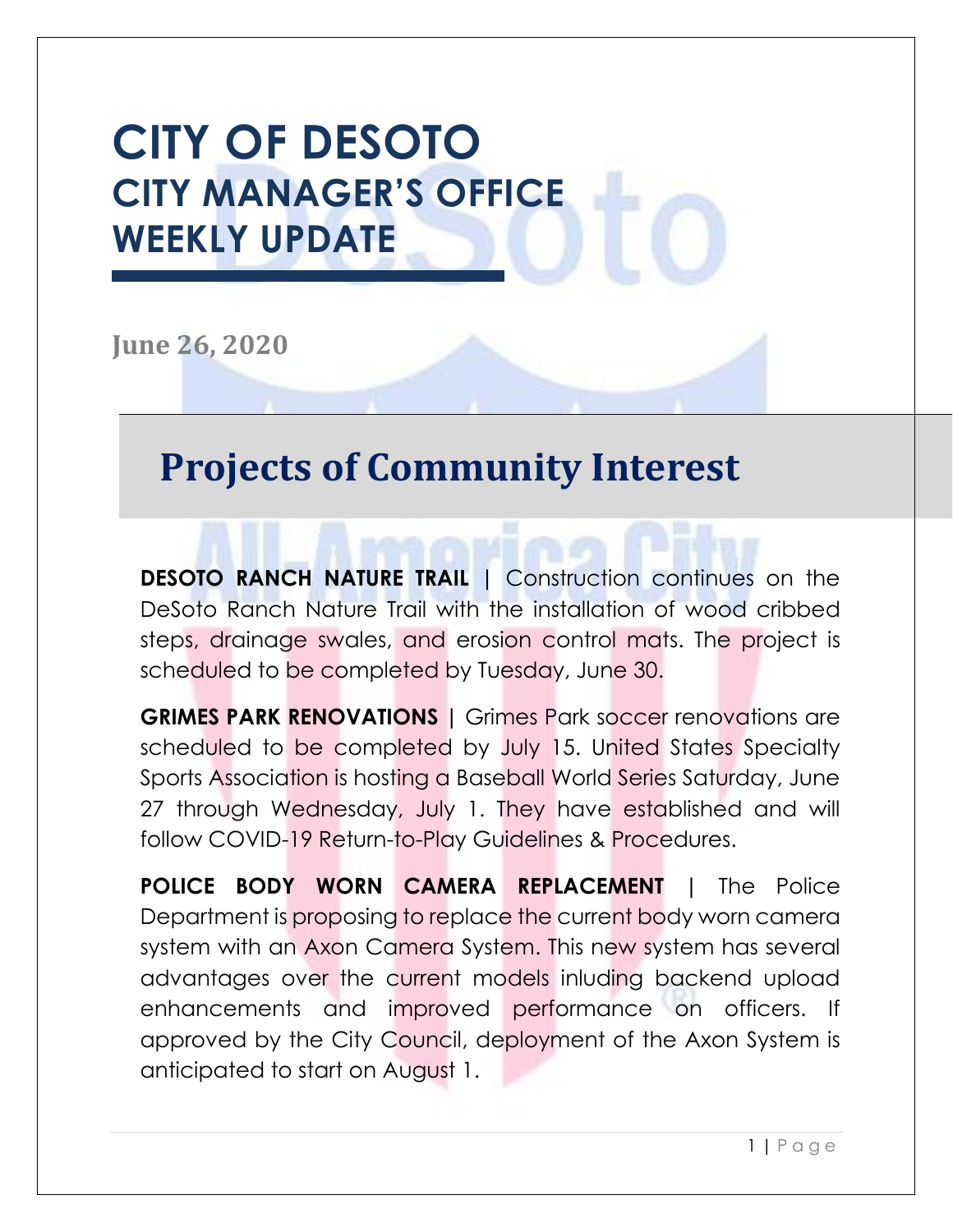**SMALL BUSINESS GRANT PROGRAM |** The City accepted small business grant applications and a total of 88 applications were received. This week, the Small Business Grant Scoring Committee has been scoring the completed and qualified applications. After all applications have been scored, funding will be available execution of the contract and receipt of all business documentation.

## **Project Updates**

**CITY RESPONSE TO COVID-19** | Ellis Davis will be administering up to 1,000 tests daily through the end of July with the collaboration of the DeSoto Fire Department. The American Airline Center mobile testing units will be relocated to the University of Dallas on Wednesday July 1. Walmart is offering drive though testing daily 7:00 AM through 9:00 AM. DC3 Church opened a testing site on Wednesday June 10, and will remain open for testing every Wednesday 9:00 AM through 12:00 PM. Methodist Charlton drive through testing is by appointment only Monday through Friday 9:00 AM through 1:00 PM. On June 30 from 9:00 AM to 1:00 PM, the Texas National Guard will conduct a walk-in testing site limited to 250 tests at Meadow Creek Park on June 30 from 9:00 AM to 4:00 PM. As of today, there are 301 identified DeSoto addresses with positive cases and 259 individual positive cases

**STRATEGIC PLANNING** | Staff is consolidating the data researched for DeSoto's environmental data scan that will be utilized as part of the strategic plan. On Monday June 29, the internal committee will gather to finalize the environmental scan and will forward to the consultant for implementation along with the consolidated data gathered by the surveys and dine and dialogue. The next step is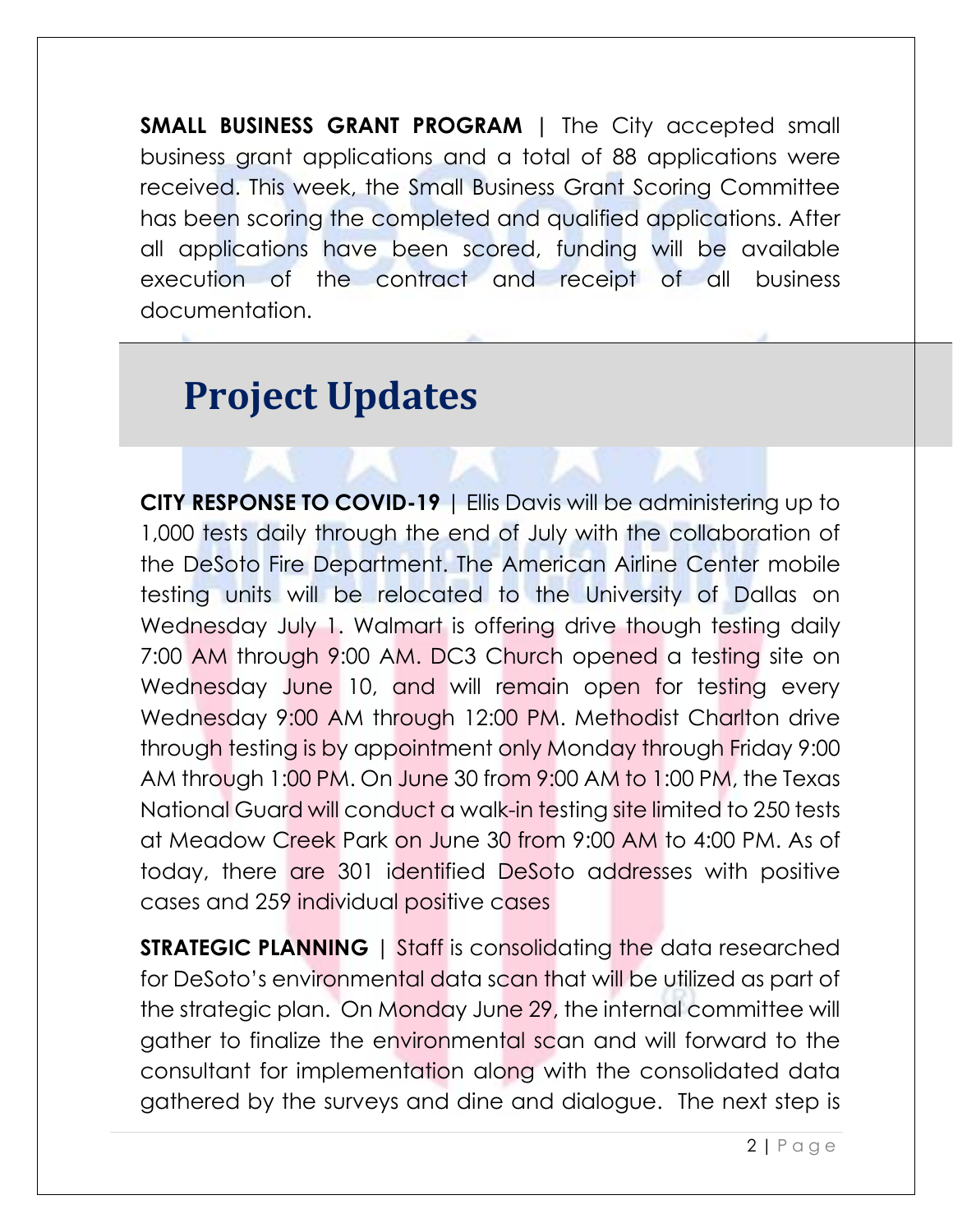the strategic planning sessions with the City Council starting on the week of July 6. These dates will be distributed to the City Council next week.

**RENTAL REGISTRATION ORDINANCE | Based on City Council input** received at the May 18 Topical Work Session, staff is finalizing the rental registration ordinance. A public meeting is set for July 16 to provide an opportunity for community feedback prior to consideration of the ordinance. Staff anticipates that the ordinance will be ready to consider at an August City Council Meeting.

**WORKFORCE HOUSING POTENTIAL BOLTON BONE ROAD NORTH OF DANIELDALE ROAD** | City Manager Wright held a meeting this week with a developer interested in pursuing a Workforce Housing project on Bolton Boone Road north of Danieldale Road. Workforce Housing is a federal program designed to provide affordable housing for individuals and families whose earned income is insufficient to secure quality housing within a reasonable proximity to the workplace. The City Manager's Office will be setting up a date within the next few weeks to take interested Council members to see local Workforce Housing projects completed by this developer.